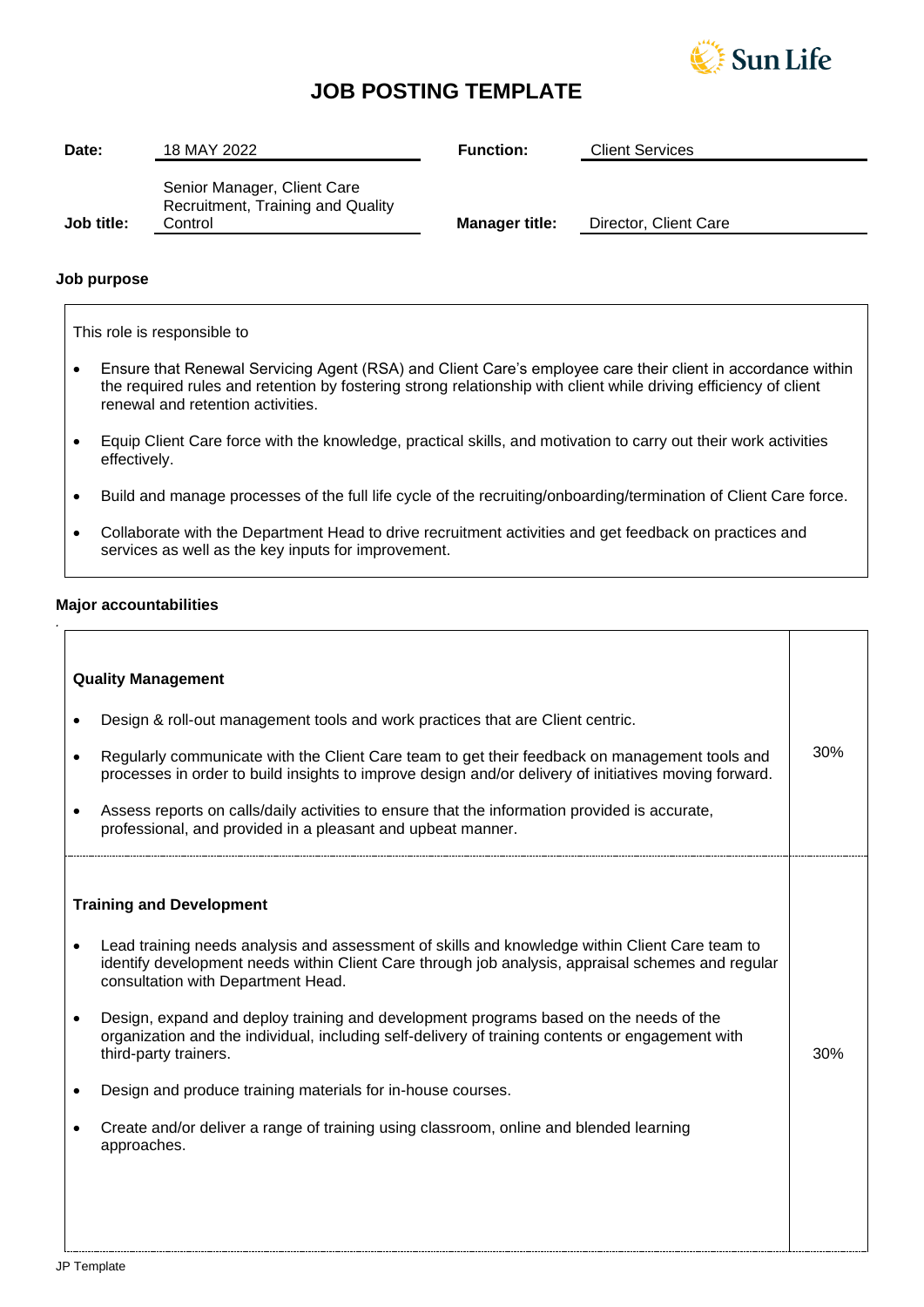# **JOB POSTING TEMPLATE**



10%

10%

## **Talent Acquisition**

| Work with Department Head in planning the workforce for Renewal Servicing Agent (RSA)/ Client |
|-----------------------------------------------------------------------------------------------|
| Care Team Leader and ensure the hiring requirements in line with the business strategy and    |
| objectives.                                                                                   |

- Drive hiring and placement of the best-fit talents from the market
- Consult the policies relating to compensation, benefits to propose a package to final candidate
- Provide recommendations to Department Head in terms of continuous improvement initiatives for hiring process and practices.
- Oversee the implementation and recommend the improvement for background check activities to improve the efficiency.

#### **Manage activities of Client Care team**

- Monitor hiring activities including sourcing and screening candidates, coordinating the interview process, and facilitating offers and employment negotiations, all while ensuring candidates have a pleasant experience.
- Monitor onboarding activities including preparation for on-board date by driving close collaboration with candidate and relevant departments 20%
- Monitor termination processes to ensure compliance with approved procedure and TAT without impacts to operations activities.
- Logistic: plan, prepare and arrange, organize administration and logistic activities related to kick off, mid-year trips, oversea trips, Department meeting, etc.

#### **Reports and projects as assigned by Head**

- Review monthly reports/ad-hoc reports for management along with daily metrics reporting including Quality Management, Training and Development, Talent Acquisition
- Typically work with Client Care team and Head of Client Care on any corrective measures that need to be implemented/developed.
- Monitor training/development budgets and monthly expenditure reports
- Supporting: Other tasks/projects as assigned by Head

#### **Specialized knowledge**

- Service oriented mindset
- Strong business acumen and strategic orientation
- In-depth level of oral and written communication skills and facilitation skills
- Good knowledge on Insurance, training methodology
- Good organization and planning skills
- Being matured, self-confident with ability to work under pressure